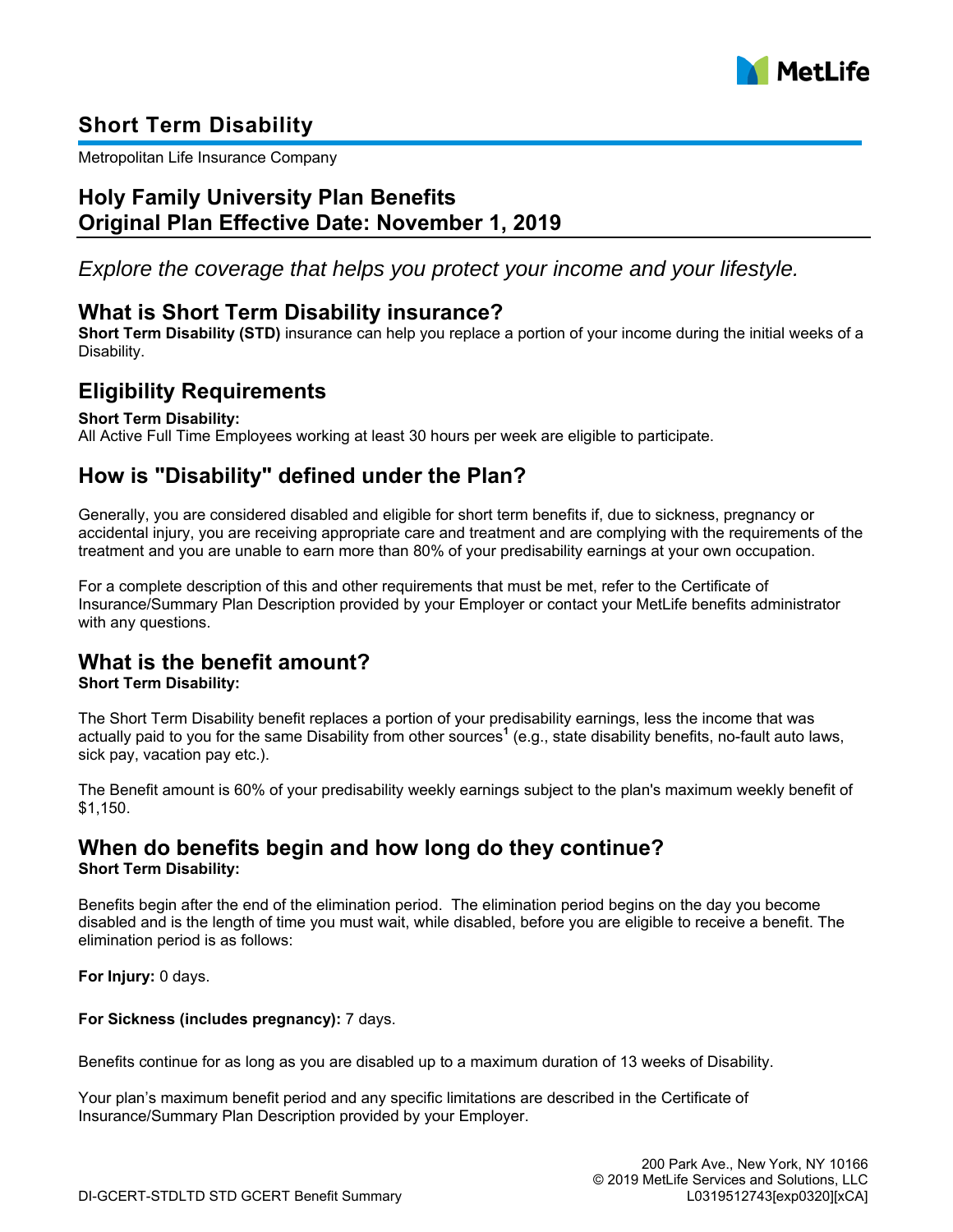# **Additional Disability Plan Benefits:**

### **Coverage with Your Best Interests in Mind...**

When you are ill or injured for a short period, MetLife believes you need more than a supplement to your income. That's why we offer return-to-work services, and financial incentives.

### **Services to Help You Get Back to Work Can Include:**

#### *Nurse Consultant or Case Manager Services:*

Specialists who personally contact you, your physician and your employer to coordinate an early return-towork plan when appropriate.

#### *Vocational Analysis:*

Help with identifying job requirements and determining how your skills can be applied to a new or modified job with your employer.

#### *Job Modifications/Accommodations:*

Adjustments (e.g., redesign of work station tools) that enable you to return to work.

### *Retraining:*

Development programs to help you return to your previous job or educate you for a new one.

#### *Financial Incentives:*

Allow you to receive Disability benefits or partial benefits while attempting to return to work

## **Answers to Some Important Questions...**

- **Q. Can I still receive benefits if I return to work part time?**
- **A.** Yes. As long as you are disabled and meet the terms of your Disability plan, you may qualify for adjusted Disability benefits.

Your plan offers financial and Rehabilitation incentives designed to help you to return to work when appropriate, even on a part-time basis when you participate in an approved Rehabilitation Program. While disabled, you may receive up to 100% of your predisability earnings when combining benefits, Rehabilitation Incentives and other income sources such as Social Security Disability Benefits and State Disability Benefits, and part-time earnings.

With the Rehabilitation Incentive you can get a 10% increase in your weekly benefit. Following the 4th weekly benefit payment, the Family Care Incentive provides reimbursement up to \$100

per week for eligible expenses, such as child care. You may be eligible for the Moving Expense Incentive if you incur expenses in order to move to a new residence recommended as part of the Rehabilitation Program. Expenses must be approved in advance.

### **Q. Are there any exclusions for pre-existing conditions?**

**A.** Yes. Your plan may not cover a sickness or accidental injury that arose in the months prior to your participation in the plan. A complete description of the pre-existing condition exclusion is included in the Certificate of Insurance/Summary Plan Description provided by your Employer or contact your MetLife benefits administrator with any questions.

### **Q. Are there any exclusions to my coverage?**

- **A.** Yes. Your plan does not cover any Disability which results from or is caused or contributed to by:
	- Elective treatment or procedures, such as cosmetic surgery, reversal of sterilization, liposuction, visual correction surgery or in vitro fertilization, embryo transfer procedure, artificial insemination, or other specific procedures. However, pregnancies and complications from any of these procedures will be treated as a sickness.
	- War, whether declared or undeclared, or act of war, insurrection, rebellion or terrorist act;
	- Active participation in a riot;
	- Intentionally self-inflicted injury or attempted suicide;
	- Commission of or attempt to commit a felony.

Additionally, no payment will be made for a Disability caused or contributed to by any injury or sickness for which you are entitled to benefits under Workers' Compensation or a similar law.